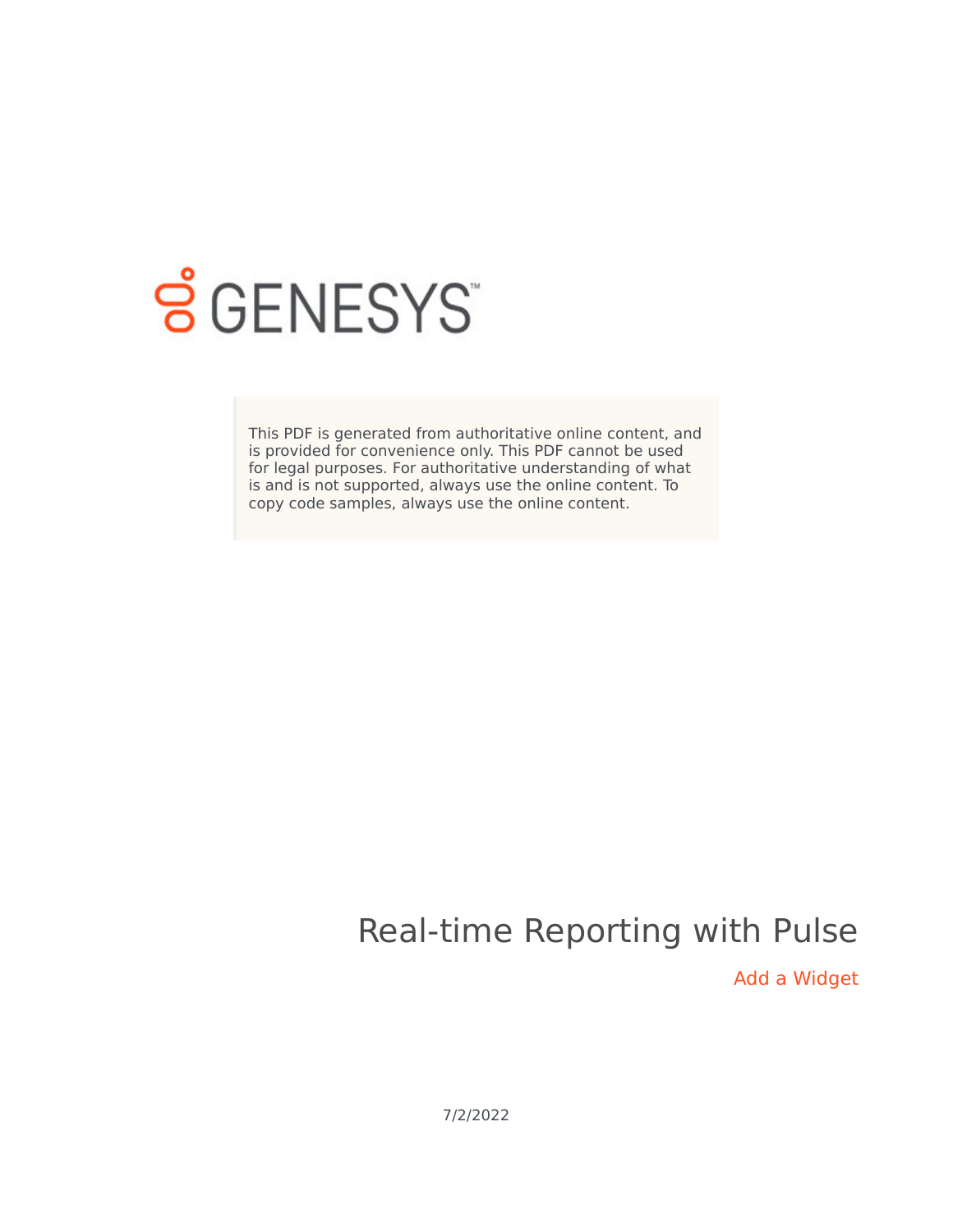#### Contents

- 1 [Add Reports](#page-3-0)
- 2 [Video: Add a widget to a wallboard or dashboard](#page-3-1)
- 3 [Build a Report](#page-4-0)
- 4 [Display Options](#page-5-0)
- 5 [What do I do next?](#page-6-0)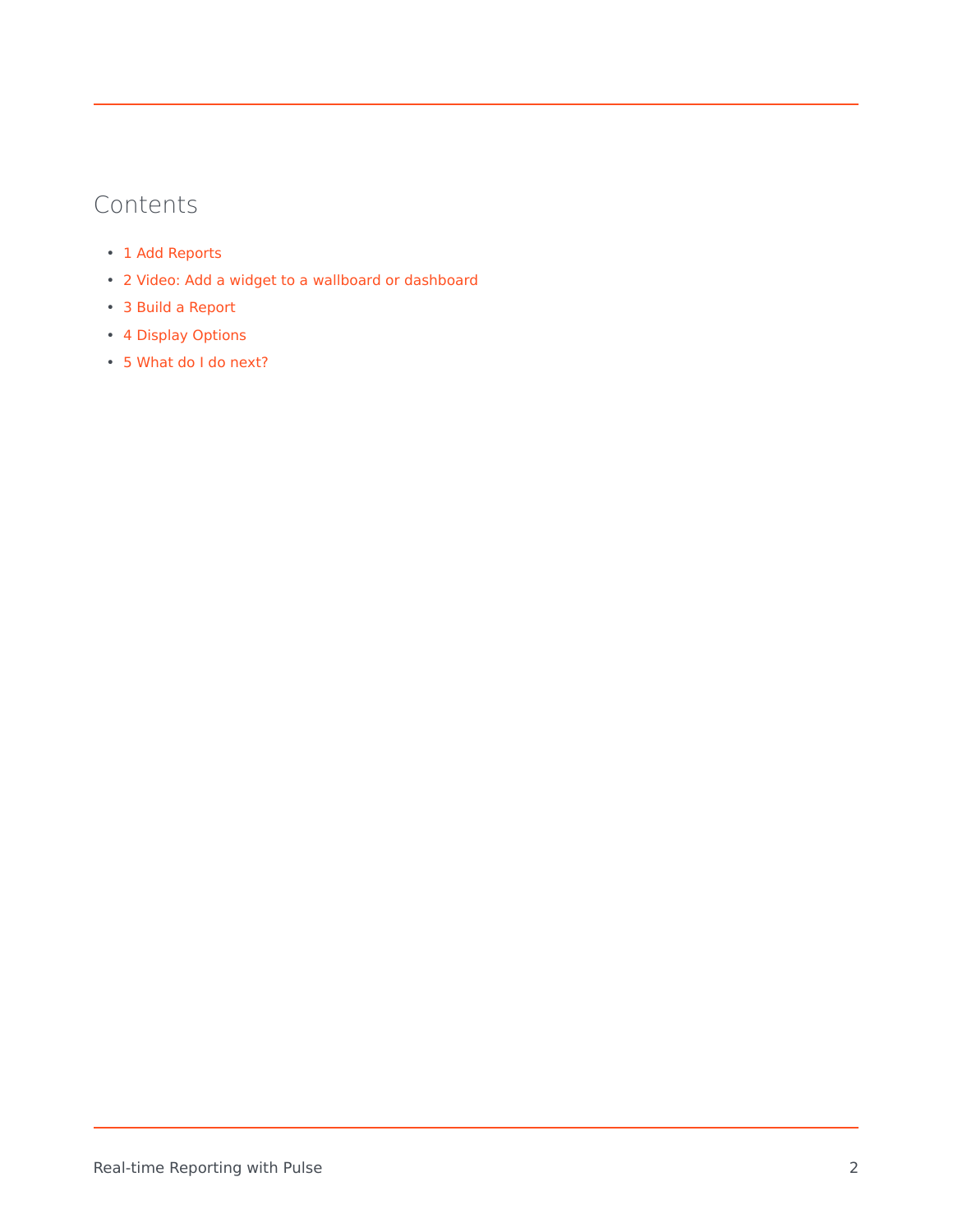

• Supervisor

You can add a new report widget to your Genesys Pulse dashboard or wallboard.

#### **Related documentation:**

• •

It is easy to add a new report widget to your Genesys Pulse dashboard or wallboard. Genesys Pulse provides a basic set of predefined templates, complete with statistics that are typical for reporting activities handled by Genesys solutions. Any users with the appropriate privileges can create or modify widgets and report templates.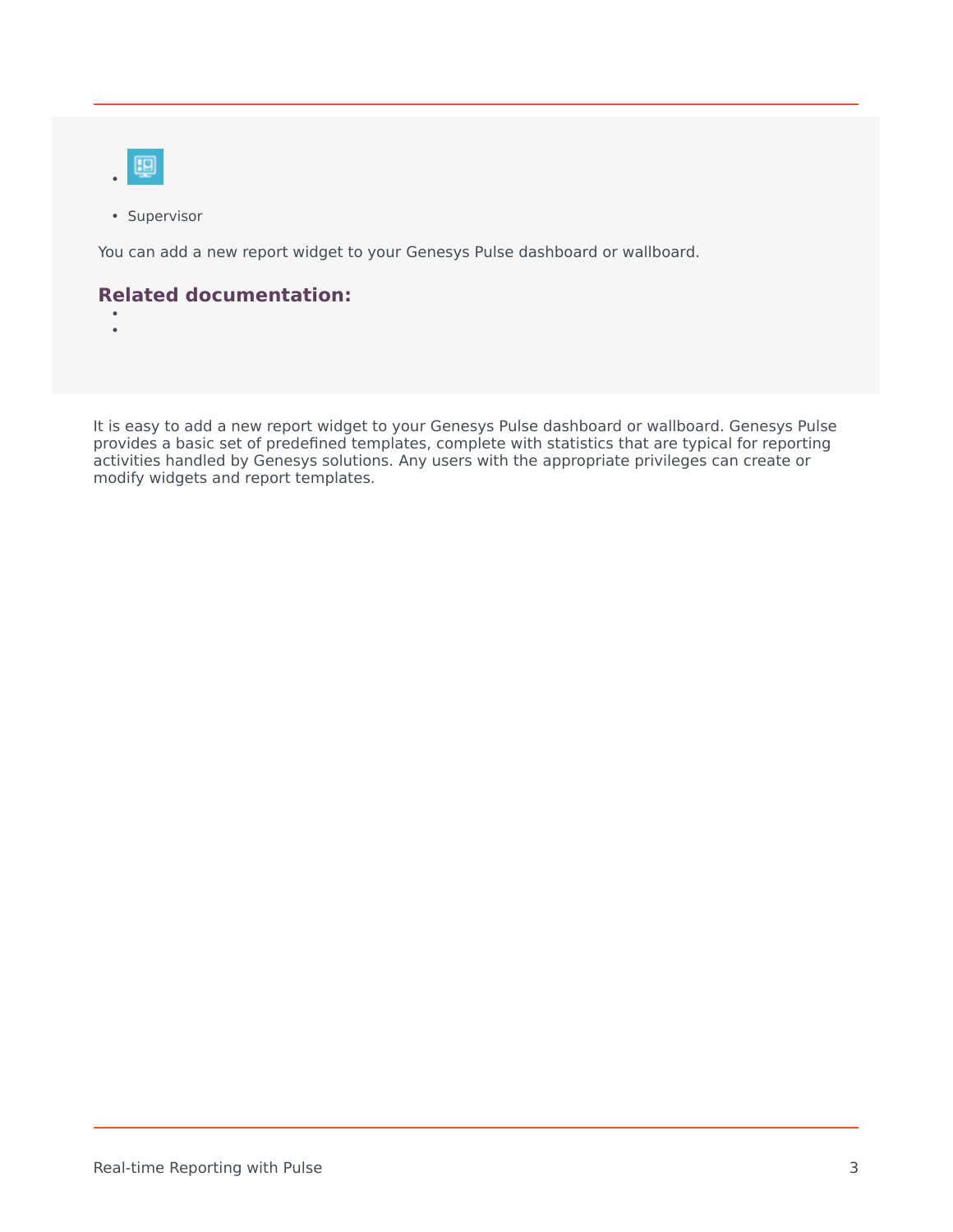### <span id="page-3-0"></span>Add Reports

|   | <b>Pulse</b>         |   |                          |                |                        |                                   |                       |                |
|---|----------------------|---|--------------------------|----------------|------------------------|-----------------------------------|-----------------------|----------------|
| K | <b>El</b> Customer X | ŧ | <b>E.</b> Agent KPIs     |                | ÷                      |                                   | ■ Agent Login Exten : |                |
|   |                      |   | + Add a Widget           |                | յհղ                    |                                   |                       |                |
|   | <b>Agent Login</b>   | ╭ | Customize                |                |                        | <b>Jent Login Extended Status</b> |                       |                |
|   | Time in Status       |   | <b>D</b> Clone           |                |                        | Name                              |                       |                |
|   | Burlingame, Gregoria | ₫ | Publish (Enable Sharing) |                |                        | Anastasio, Jae                    |                       |                |
|   | Bat, Demarcus        | ۰ | Download                 | $\blacksquare$ | <b>Pulse</b>           |                                   |                       |                |
|   | Anastasio, Jae       |   | X Close<br>31.000        | ₩              | <b>Blank Dashboard</b> | ÷                                 | E Agent Login         | ₩.<br><b>S</b> |
|   | Bufkin, Sandra       |   | 91:56:                   |                | Add a Widget           | 88                                |                       |                |
|   | Candy, Adrian        |   | 91:56:                   |                |                        |                                   |                       |                |
|   | = ww                 |   |                          |                |                        |                                   |                       |                |
|   |                      |   |                          |                |                        |                                   |                       |                |

There are two ways you can add a report to your dashboard or wallboard:

- Click the more icon in the right corner and click **Add a Widget**.
- On empty dashboards and wallboards, click the **Add a Widget** icon.

Genesys Pulse opens a report builder to guide you.

#### <span id="page-3-1"></span>Video: Add a widget to a wallboard or dashboard

#### [Link to video](https://player.vimeo.com/video/671208389?title=0&byline=0&portrait=0)

This video describes how to add a widget to a wallboard or dashboard.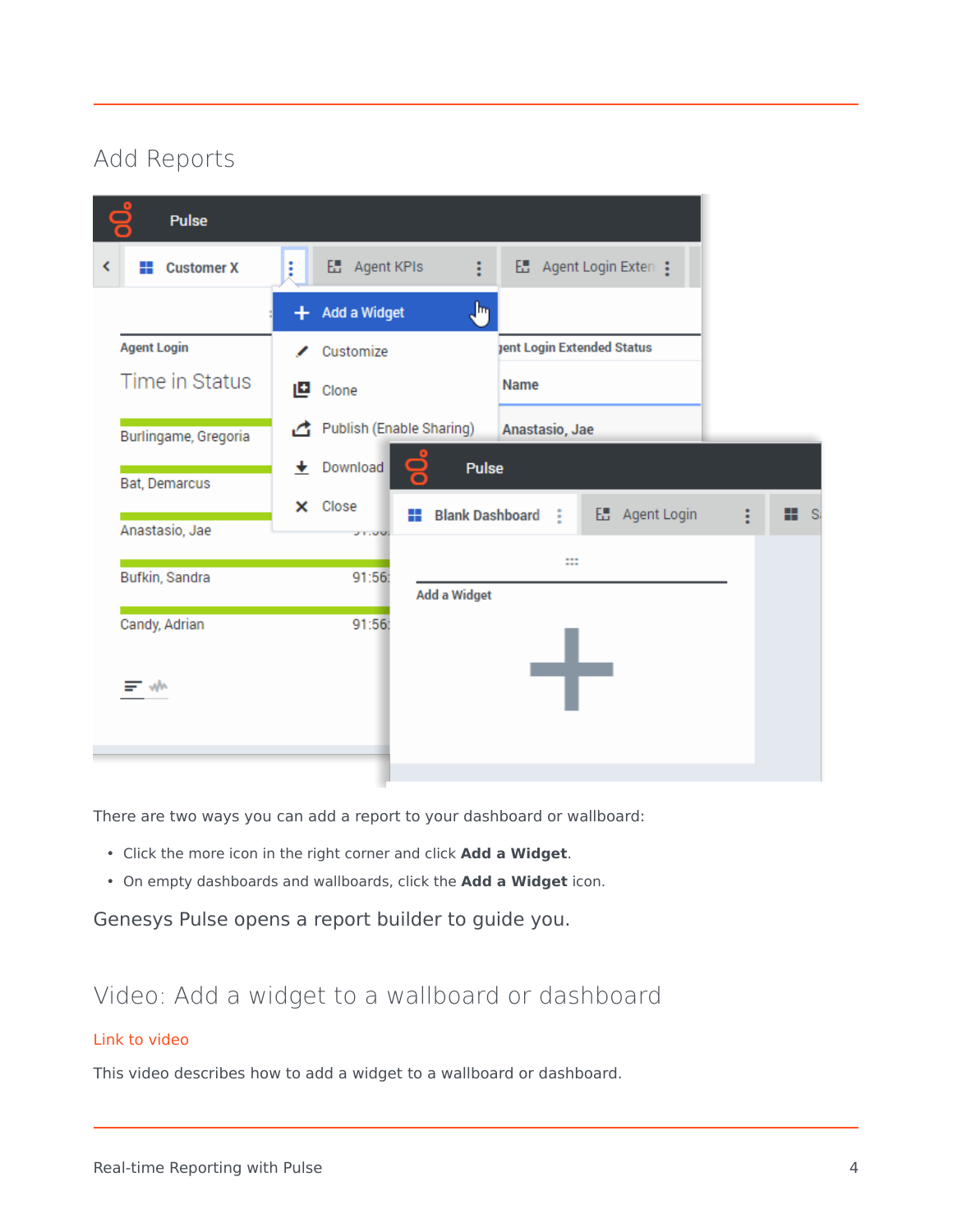#### <span id="page-4-0"></span>Build a Report

|                      | <b>H</b> Customer X<br>÷  | <b>XX</b> Add a Widget          |                             | <b>E.</b> Agent KPIs | ÷                      |                                 | E Agent Login Exten :              |          | Demo Dashboard | <b>E.</b> Queue KPIs |               | ÷ | <b>III</b> customer abc |                                      | ÷                                         | <b>ロ</b> D > + |                                  |
|----------------------|---------------------------|---------------------------------|-----------------------------|----------------------|------------------------|---------------------------------|------------------------------------|----------|----------------|----------------------|---------------|---|-------------------------|--------------------------------------|-------------------------------------------|----------------|----------------------------------|
|                      | Add a Widget (Customer X) |                                 |                             |                      |                        |                                 |                                    |          |                |                      |               |   |                         |                                      |                                           |                |                                  |
| <b>Create Widget</b> |                           | Ò<br>62 Templates               |                             |                      |                        |                                 |                                    | Q Search |                |                      | $\prec$       |   |                         | <b>Agent Group Status</b>            |                                           |                |                                  |
| Name                 |                           |                                 |                             |                      | Type                   |                                 |                                    | Modified |                |                      |               |   |                         |                                      |                                           |                |                                  |
| <b>Pulse</b>         |                           |                                 |                             |                      |                        |                                 |                                    |          |                |                      |               |   | <b>Create Widget</b>    |                                      |                                           |                |                                  |
|                      | Agent Group Status        |                                 |                             |                      |                        | <b>Agent Group, Place Group</b> |                                    |          |                |                      |               |   |                         |                                      |                                           |                |                                  |
| ■ Agent KPIs         |                           |                                 |                             |                      |                        |                                 | Agent, Place, Agent Group, Place G |          |                |                      |               |   | <b>Description:</b>     |                                      | Agents are provided logins or devices and |                |                                  |
| 므                    | Pulse                     |                                 |                             |                      |                        |                                 |                                    |          |                |                      |               |   |                         |                                      |                                           | ۰              | default $\sim$                   |
| $\langle$            | <b>III</b> Customer X     | ÷                               | <b>1</b> Add a Widget       | ÷                    | <b>E.</b> Agent KPIs   | ÷                               | E Agent Login Exten :              |          | Demo Dashboard |                      | H Queue KPIs  |   | ÷                       |                                      | <b>II</b> customer abc                    | з              | □ D >                            |
|                      | <b>Objects</b>            |                                 | <b>Statistics</b>           |                      | <b>Display Options</b> |                                 | Alerts                             |          |                |                      |               |   |                         | Widget Summary                       |                                           |                |                                  |
|                      | <b>Select Object(s)</b>   |                                 |                             |                      |                        |                                 |                                    |          |                |                      |               |   |                         | Objects (1)                          |                                           |                |                                  |
|                      | <b>Agent Group</b>        |                                 | v                           |                      |                        |                                 |                                    | Q Search |                |                      | $\mathcal{O}$ |   |                         | x GSYS_Client_Logging                |                                           |                |                                  |
|                      | □                         | Name                            |                             |                      |                        |                                 |                                    |          |                |                      |               |   |                         |                                      |                                           |                |                                  |
|                      | ⊟                         | $\sim$ <b>Environment</b>       |                             |                      |                        |                                 |                                    |          |                |                      |               |   |                         |                                      |                                           |                |                                  |
|                      | Θ                         | Magent Groups                   |                             |                      |                        |                                 |                                    |          |                |                      |               | н |                         |                                      |                                           |                | $\hat{\phantom{a}}$<br>Clear all |
|                      | □                         | $>$ $\blacksquare$ distribution |                             |                      |                        |                                 |                                    |          |                |                      |               |   |                         | <b>Statistics (18)</b>               |                                           |                | $\hat{\phantom{a}}$              |
|                      | $\Box$                    |                                 | $\rightarrow$ 5 energy of 5 |                      |                        |                                 |                                    |          |                |                      |               |   |                         | $\times$ Logged In                   |                                           |                |                                  |
|                      | $\Box$                    | $\rightarrow$ <b>m</b> QA       |                             |                      |                        |                                 |                                    |          |                |                      |               |   |                         | $\times$ Ready<br>$\times$ Not Ready |                                           |                |                                  |
|                      | $\blacksquare$            |                                 | GSYS_Client_Logging         |                      |                        |                                 |                                    |          |                |                      |               |   |                         | $\times$ Break<br>$\times$ Lunch     |                                           |                |                                  |
|                      |                           |                                 |                             |                      |                        |                                 |                                    |          |                |                      |               |   | + 8 More                | $\times$ Offline                     |                                           |                | Clear all                        |

Genesys Pulse guides you through the process of creating or changing report widgets. Select the standard report template you want to use and then click **Create Widget**.

Select the **Objects** and **Statistics** that you want to see in your report.

Your report widget must have:

- One or more objects to measure. Your widgets must contain fewer than 100 objects.
- Add at least one non-string statistic.
- One widget type with specific display options.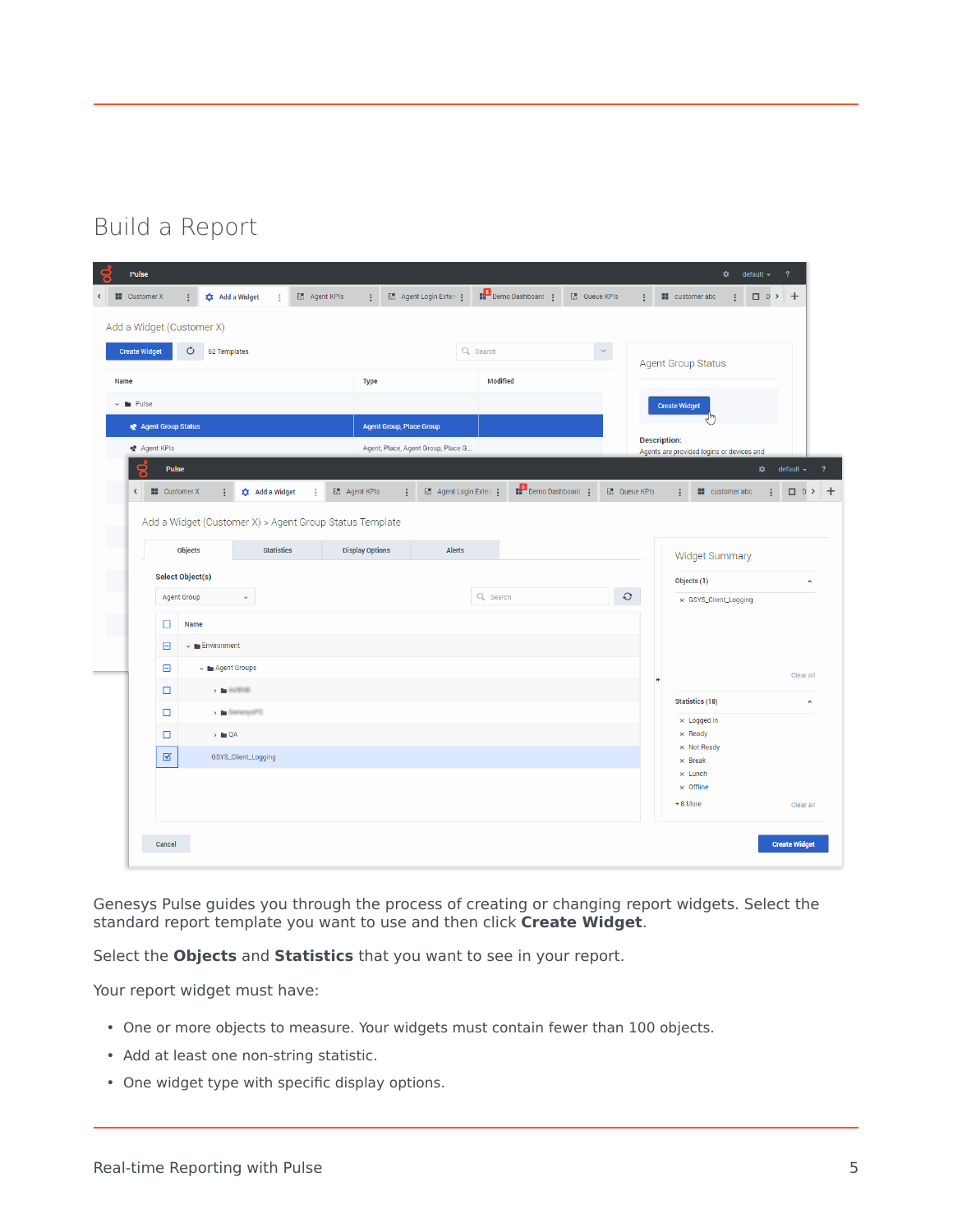Click the **Display Options** tab to define how you want to display your report.

### <span id="page-5-0"></span>Display Options

| Pulse                                            |                                                         |                           |                                                         |                                        |                |                   |                    |
|--------------------------------------------------|---------------------------------------------------------|---------------------------|---------------------------------------------------------|----------------------------------------|----------------|-------------------|--------------------|
| <b>N</b> Customer X<br>÷                         | <b>xt</b> Add a Widget<br>з                             | <b>E.</b> Agent KPIs<br>÷ | E Agent Login Exten :                                   | <b>E.</b> Queue KPIs                   |                | customer abc<br>ŧ | $\frac{5}{11}$ Den |
|                                                  | Add a Widget (Customer X) > Agent Group Status Template |                           |                                                         |                                        |                |                   |                    |
| <b>Objects</b>                                   | <b>Statistics</b>                                       | <b>Display Options</b>    | <b>Alerts</b>                                           |                                        |                |                   |                    |
| <b>Widget Title</b><br><b>Agent Group Status</b> |                                                         |                           | Preview in Presentation Mode (live data not shown here) |                                        |                |                   |                    |
| $\boxdot$ Show Title in Widget                   |                                                         |                           |                                                         | $\mathbb{R}^2$                         |                |                   |                    |
| Widget Type: List Widget<br>88<br>e<br>₹         | ξ<br>◚                                                  |                           |                                                         | <b>Agent Group Status</b><br>Logged In | ♦              |                   |                    |
| <b>Size</b>                                      |                                                         |                           | H,<br>Ľ                                                 | Portland Agents                        | $\overline{7}$ |                   |                    |
|                                                  |                                                         |                           | ×,                                                      | CPM NonTrip - French                   | 19             |                   |                    |
|                                                  |                                                         |                           |                                                         | CPM Trip - German                      | 36             |                   |                    |
|                                                  |                                                         |                           |                                                         | <b>Trip - English</b>                  | 41             |                   |                    |
| <b>Headline Type</b>                             |                                                         |                           |                                                         | Team Susana Cigano                     | 48             |                   |                    |
| <b>Statistics</b>                                | Objects                                                 |                           | 三小                                                      |                                        |                |                   |                    |
| <b>Headline Statistic</b>                        |                                                         |                           |                                                         |                                        |                |                   |                    |
| Logged In                                        |                                                         | v                         |                                                         |                                        |                |                   |                    |
| Sort                                             |                                                         |                           |                                                         |                                        |                |                   |                    |
| Low to high                                      |                                                         | v                         |                                                         |                                        |                |                   |                    |
| Widget refresh rate                              |                                                         |                           |                                                         |                                        |                |                   |                    |
| ahnonez 08                                       |                                                         |                           |                                                         |                                        |                |                   |                    |

You need to define the default display settings for your widget. Users can change these options on their own dashboard.

- Provide a name for report title.
- Select from the available Widget Types to display.
- Select the Widget refresh rate.
- Select options associated with the visualization (for example, alerts and size).